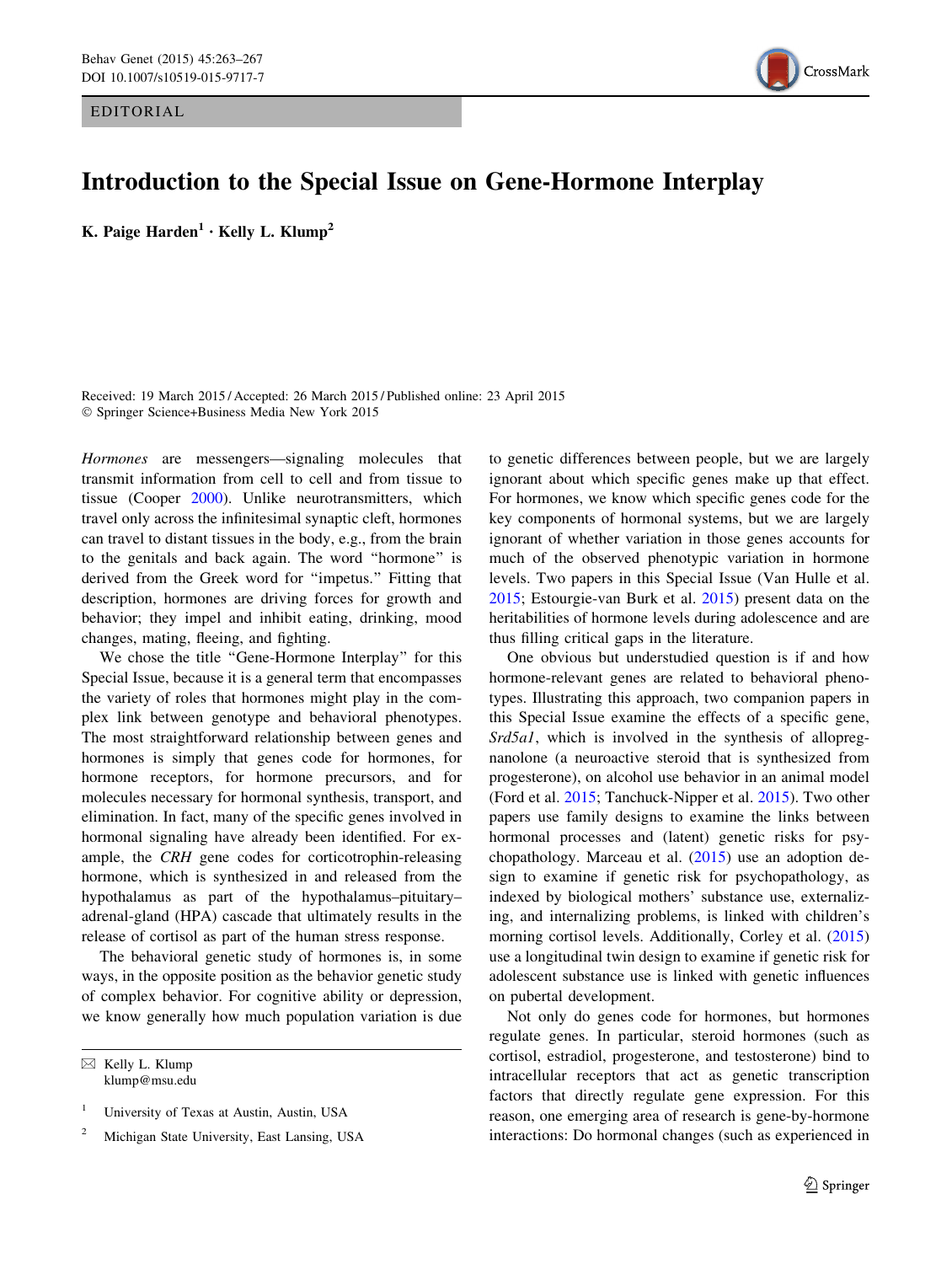puberty) activate or suppress the genetic influences on a behavioral phenotype via changes in gene expression? In this Special Issue, this question is explored in a paper by Corley et al. who test whether genetic influences on internalizing and externalizing symptoms increase after midpuberty.

In sum, hormones are potential mediators and moderators of genetic influences on behavior, yet behavioral genetic research on gene-hormone interplay is a field of study that is still in its infancy. This Special Issue presents a series of papers that present intriguing—and sometimes surprising—findings that offer an early glimpse into a burgeoning and important field of study. Spanning the lifespan from the prenatal period through middle adulthood, these papers point the way toward new avenues of discovery in behavioral genetic research.

### Prenatal period, infancy, and early childhood

As described by *Marceau et al.*, the prenatal environment has been hypothesized to shape the development of the fetal stress response system, with adverse in utero environments predicted to alter the responsiveness of the HPA axis. Similarly, early childhood stressors, such as harsh parenting, have also been hypothesized to ''get under the skin'' via their effects on HPA axis dysregulation. Marceau et al. use an adoption design to test whether (1) biological mothers' substance use and internalizing problems while pregnant, and (2) adoptive parents' overreactive parenting, predict children's morning cortisol, after controlling for lifetime indices of biological mothers' substance use, internalizing, and externalizing psychopathology. Their results underscore the importance of avoiding overly simplistic characterizations of the relationship between stress, cortisol, and psychopathology. Both adverse prenatal environments (i.e., in utero exposure to substance use and maternal depression) and adverse postnatal environments (i.e., adoptive fathers' overreactive parenting) were associated with higher morning cortisol levels at age 4.5 years. However, higher morning cortisol levels at age 4.5 years actually predicted lower internalizing problems at age 6 years, and morning cortisol was unrelated to externalizing problems. Marceau et al. interpret their results in terms of evolutionary theories that conceptualize cortisol as a biomarker of sensitivity to the environment, which can lead to either adaptive or maladaptive outcomes depending on context.

Estourgie-van Burk et al. also examine whether prenatal and early childhood environments have a lasting impact on hormonal systems. Previous research has found that children with restricted intrauterine growth (i.e., low birth weight) are at high risk for diabetes and cardiovascular disease in adulthood. In an effort to identify potential hormonal mechanisms for this persistent disease risk, Estourgie-van Burk et al. examine the relation between low birth weight and dehydroepiandrosterone sulfate (DHEAS, which is synthesized in the adrenal glands) and insulin-like growth factor I (IGF-I, which is synthesized in the liver following stimulation by growth hormone) in a sample of 18-year old twins and their siblings. They found that birth weight was associated with higher DHEAS and IGF-I levels, but these effects were apparent only in individuals who showed rapid "catch-up" growth in early childhood. By age 18, the preponderance of variation in both DHEAS and IGF-I levels was due to genes.

The papers by Marceau et al. and Estourgie-van Burk et al. reflect the growing scientific interest in examining hormonal systems as mechanisms for the biological embedding of early life experiences. They also note the challenges involved in disentangling the effects of the prenatal environment from genetic effects. Novel designs, such as those that focus on children conceived through assisted reproductive technology (e.g., egg donation, gestational surrogacy), may be helpful for future research in this area (Rice et al. [2009\)](#page-4-0).

# Puberty and adolescence

Adolescents are stereotyped as victims of ''raging hormones," so it is no surprise that most of the papers in this Special Issue focus on puberty and adolescence. The study by Corley et al. highlights the complexity of understanding the genetic underpinnings of pubertal development, which involves changes in both adrenal hormones (e.g., dihydroepiandrosterone [DHEA]) and gonadal hormones (e.g., estradiol, testosterone). Their paper provides a comprehensive introduction to the study of individual differences in puberty, including level of development at any one point in time (pubertal status), the age at which one experiences a given level of development (pubertal timing), the velocity of pubertal changes (*pubertal tempo*), and the synchrony between changes involving different hormonal systems. The major strength of this study is its longitudinal design, incorporating annual measurements of pubertal development in twins from age 9 to age 15.

Consistent with previous behavioral genetic research, they find substantial heritability—and limited effects of the shared environment—for pubertal timing in both boys and girls, regardless of how it was measured. However, their results caution against the assumption that various measures of pubertal development are necessarily always capturing the same underlying genetic signal, as unique genetic influences emerged for adrenarcheal timing versus gonadarcheal timing, for timing versus tempo, and for boys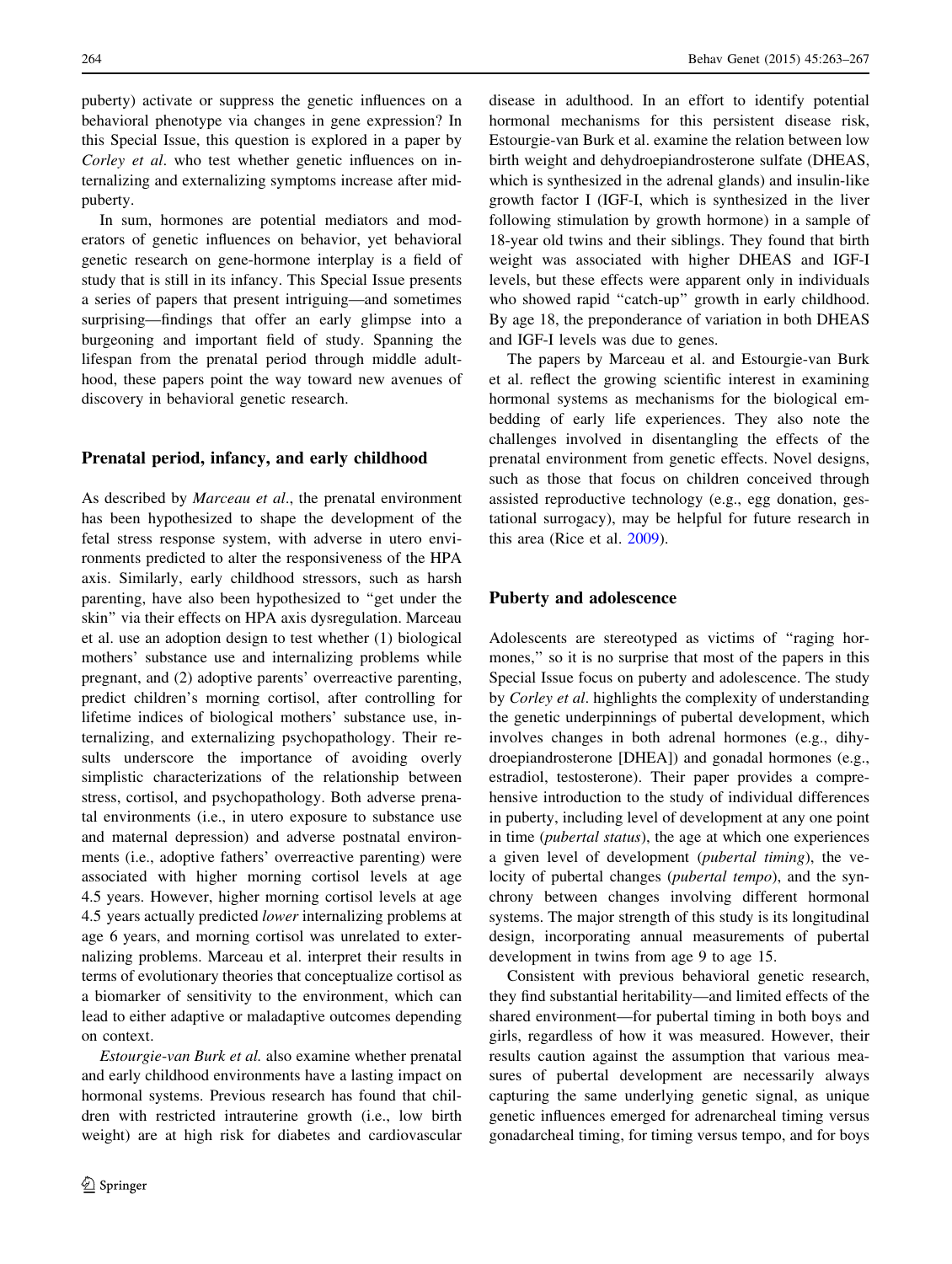versus girls. Even seemingly minor modeling decisions such as how longitudinal data is combined to calculate pubertal tempo—can have large implications on estimates of genetic influence. Corley et al. also examine the genetic and environmental links between puberty and (1) substance use and (2) age at first sexual intercourse, and find the phenotypic associations to be largely attributable to genes. These results suggest that researchers interested in identifying specific genetic variants that confer risk for substance use should consider examining genes known to be involved in the hormonal events of puberty. Finally, this paper examines whether the heritability of internalizing and externalizing problems differs between adolescents who are preversus mid-puberty, as might be expected given potential hormonal effects on gene expression, but find largely null results.

The Corley et al. study posits that the genetic influences underlying individual differences in pubertal timing and tempo are related to hormonal processes, but the study does not directly measure hormonal levels. The study by Van Hulle et al., which measures DHEA, testosterone, and pubertal development in a cross-sectional sample of twins ages 12–16 years, is therefore an important contribution to the literature. They provide the first data on the heritability of DHEA in adolescents, as well as the first data on whether shared genes underlie the covariation between hormones from different endocrine systems (the adrenal hormone DHEA and the gonadal hormone testosterone).

They find evidence for heritable variation in testosterone for females only; for DHEA, the pattern was reversed, with greater heritable variation in males than in females, for whom there were moderate shared environmental influences. One particularly intriguing result from Van Hulle et al.'s multivariate analyses is that the covariation between DHEA and testosterone levels in male adolescents was primarily due to shared environmental variance; there were ''few environmental influences specific to each hormone.'' This is consistent with previous work suggesting that both hormones are responsive to environmental stress and challenge, including adverse family environments. In discussing their results, Van Hulle et al. join Marceau et al. in noting the utility of genetically-informative designs for probing not just genetic but also environmental influences on hormonal functioning.

As they note in their paper, Van Hulle and colleagues' results for testosterone diverge from the few previous studies of testosterone in adolescence, which have found genetic influences on testosterone in both sexes or in males only. Additionally, their results for DHEA, particularly the finding of substantial shared environmental effects in males, appear to diverge from results presented in another paper in this Special Issue. Using a sample of 18-year-old twins, Estourgie-van Burk et al. present data on the heritability of DHEAS and IGF-I. Given that DHEAS and DHEA are each readily converted to the other, one might expect similar biometric results for the two hormones, but Estourgie-van Burk et al. found no evidence of shared environmental effects for DHEAS levels in either sex. Notably, all twin studies of hormones have used sample sizes that are small by the conventional standard of behavioral genetics; Van Hulle et al.'s sample size is the largest to-date with just over 300 twin pairs. Are individual differences in testosterone in adolescence heritable? Do the same genes influence other puberty-relevant hormones? Are the same genes involved in both males and females? Do genetic and environmental effects change with age? These are relatively straightforward questions, and the fact that there is not yet any clear consensus regarding their answers speaks to the need to invest in behavioral genetic research on hormones in larger sample sizes.

Using a younger, longitudinal sample of 9- to 12-yearolds, (Brouwer et al. [2015](#page-4-0)) examine whether hormonal changes in early adolescence are linked to structural brain changes and whether observed associations are due to genetic versus environmental influences. This study represents one of the first longitudinal examinations of genehormone-brain links. Underscoring the complexity of puberty-related hormonal change, their study focuses on a different suite of hormones than Estourgie et al. or Van Hulle et al., with measurements of luteinizing hormone (LH), follicle-stimulating hormone (FSH), estradiol, and testosterone. They find that, among girls, changes in FSH between ages 9 and 12 were correlated with changes in grey matter density throughout the brain. Interestingly, these hormone-brain associations were evident within MZ twin pairs: Non-shared environmental influences on FSH levels also influenced grey matter density in about half of the identified brain regions. Results for boys, however, were largely null. Overall, this study highlights how little we currently know about how the hormonal and neurobiological changes typical of early adolescence are related to each other or to genetic variation.

# Adulthood

Adulthood is a developmental period that is often neglected when it comes to hormone research, as most studies focus on times of rapid hormonal changes (e.g., prenatal development, puberty). However, this focus misses a unique opportunity to understand hormonal variation during a relatively stable period of development during which one might expect to find the strongest gene-hormone or hormone-behavior associations.

Fortunately, three papers in this Special Issue, all using animal models, focus on adults and provide a glimpse into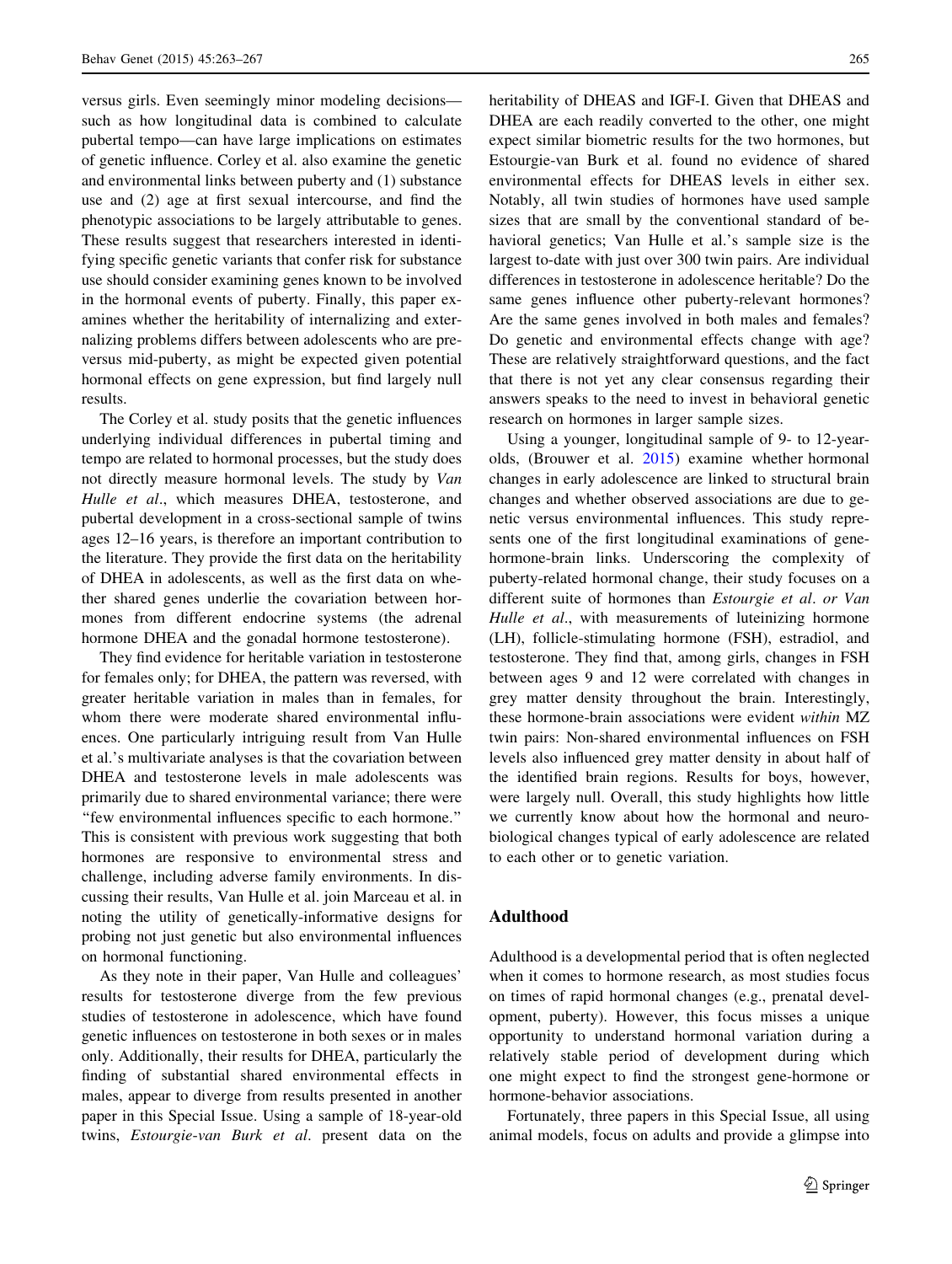the window of opportunity that adulthood provides. In a pair of companion papers, Ford et al. and Tanchuck-Nipper et al. examine the effect of Srd5a1 deletion on alcohol consumption behaviors in mice. Srd5a1 codes for an enzyme necessary for the synthesis of allopregnanolone, a neuroactive steroid that is synthesized from progesterone and that positively amplifies agonist effects on GABA<sub>A</sub> receptors. Ford et al. find that deletion of the Srd5a1 gene results in changes in ethanol consumption, with the direction of the effect dependent upon both sex and ethanol access (continuous versus limited). In a companion paper, Tanchuck-Nipper et al. examine the acute effects of ethanol in mice; they also find sex-specific effects, with Srd5a1 deletion causing reductions in the anxiolytic effects of alcohol. Interestingly, Ford et al. note that the effects of a single gene may be mediated via multiple hormonal pathways, via ''the accumulation of steroid precursors … or the shunting of precursors to alternate biosynthetic pathways.'' In particular, they hypothesize that the deletion of Srd5a1 may alter cortisol and estradiol, which may in turn affect drinking behavior in sex-specific ways.

Ford et al. and Tanchuck-Nipper et al. begin with a single gene with a known hormonal function, and explore the effects of gene deletion on an array of behavioral phenotypes. In contrast, Blizard et al. begin with rat strains that have been selectively bred for behavioral differences, and explore whether these strains differ in hormonal systems. In particular, they focus on Maudsley Reactive rats, which have been bred for defecation in an open field, a behavioral model of stress responsiveness. Although research on biological stress response in humans has emphasized the role of the HPA axis, Blizard et al. found minimal differences between Reactive and Non-Reactive animals in either adrenocorticotropic hormone (ACTH) or corticosterone in response to an open-field test or foot shock. Rather, reactive rats showed increased prolactin response to stressors. Prolactin is secreted from the pituitary gland and is most obviously associated with milk production, but experimental studies in humans have found that prolactin also increases in response to social stress (Lennartsson and Jonsdottir [2011\)](#page-4-0). Overall, Blizard et al.'s results indicate that biological stress response involves a complex suite of hormonal systems, not just the HPA axis.

#### Emerging themes and conclusions

Considered together, the eight papers in this Special Issue suggest three general considerations for future research. First, as highlighted by Marceau et al. and Van Hulle et al., adrenal and gonadal hormones, such as cortisol, DHEA, and testosterone, have been extensively investigated in behavioral research as putative biological substrates for the effects of environmental stress, challenge, and adversity. Much of this research, however, has not been able to disentangle the hypothesized environmental effects from gene-environment interactions or gene-environment correlations. Moreover, as papers by Van Hulle et al. and Estourgie-van Burk et al. reveal, even relatively basic information on the extent to which naturally-occurring variation in hormonal levels in community samples reflects genetic versus environmental differences has been lacking. As investigators continue to be interested in how environmental experiences, particularly in early life, shape endocrine functioning across the lifespan, there is a pressing need for genetically-informative designs that can deal with potential genetic confounds in order to isolate true environmental effects for behavioral phenotypes. Our field is perfectly poised to address this need.

Second, as illustrated by Ford et al., Tanchuck-Nipper et al., and Blizard et al., the commonalities in hormonal systems across mammalian species provides an excellent opportunity for translational research that bridges experimental designs in animal models and correlational designs in human samples. Like genetically-informative designs, animal research allows for enhanced control in experimental methods and more precise disentangling of environmental, prenatal, and genetic effects. Recent advances in developing animal models with good face validity for behavioral phenotypes in humans have opened the door for novel studies of gene-hormone-behavior interplay. One area that may benefit the most from these advances is the study of how hormones modulate gene expression for behavioral and psychiatric phenotypes. Hormonal manipulations (e.g., gonadectomies) and exogenous hormone exposure (e.g., estrogen administration) are rather straightforward in animals but much more complicated in humans. Likewise, measuring gene expression in the brain is much more straightforward in animals than in humans. Indeed, in animals, changes in gene expression can be directly examined in brain tissue after hormonal manipulations—something that, at present, is impossible to do in humans. It is our hope that investigators will begin to make use of advances in animal behavioral models and experimental technologies (e.g., optogenetics) to explore more fully the complexity of genehormone-behavior interplay.

Finally, we feel compelled to note one major limitation of the papers in this Special Issue. There was a decided lack of racial and ethnic diversity in the participants included, as all samples were overwhelmingly White  $(>= 90\%)$ . There are known racial and ethnic differences in pubertal development (Kaplowitz et al. [2001\)](#page-4-0), in diurnal patterns of cortisol (DeSantis et al. [2015\)](#page-4-0), and in risk for hormonally-related diseases such as ovarian cancer (Goodman et al. [2003\)](#page-4-0) and coronary heart disease